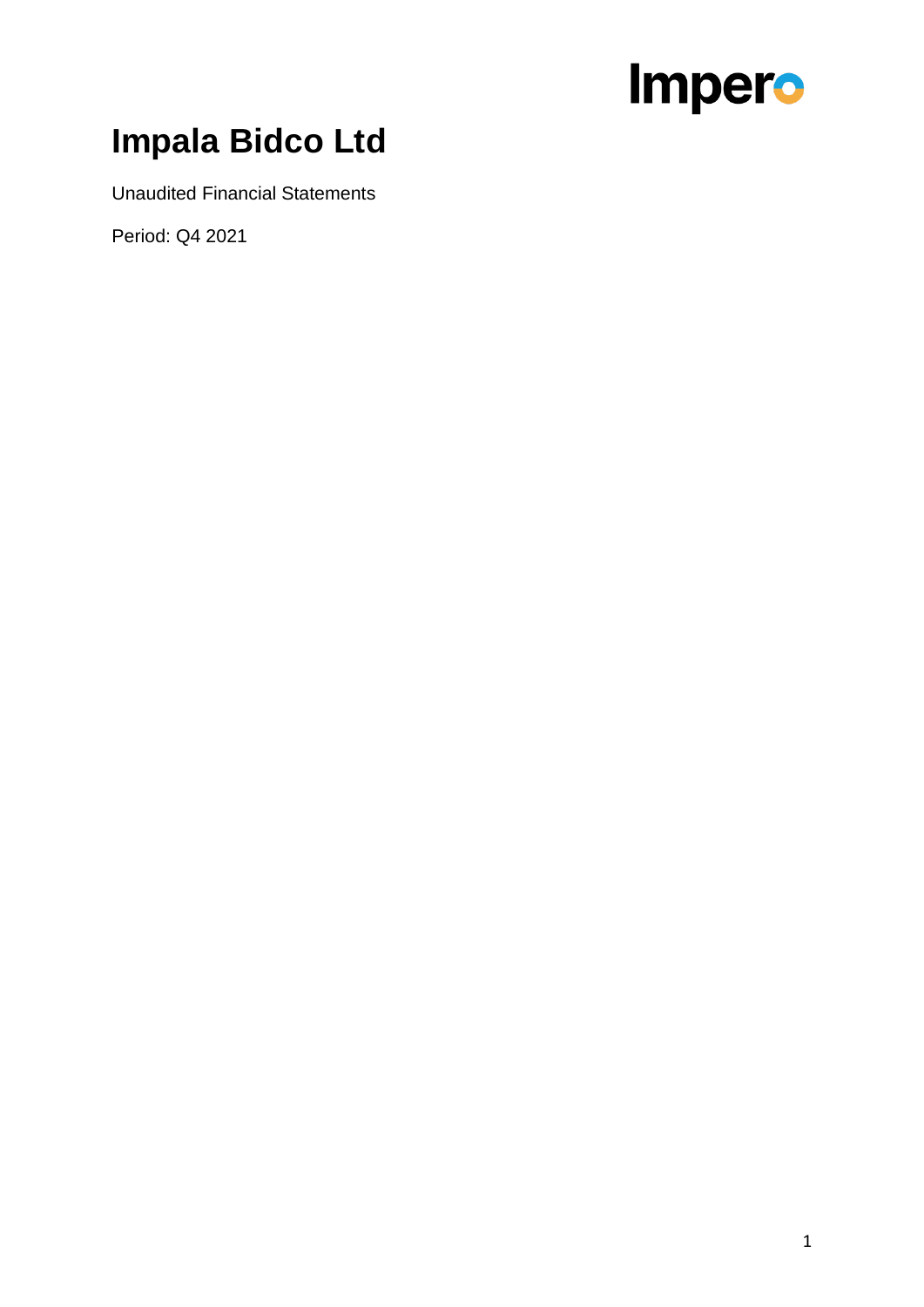

#### **Overview**

Impala Bondco Plc is a UK company created for the purpose of raising a public bond in order to drive further strategic acquisition and growth within the Group known as Impero Group, which is constructed of Impala Bidco Ltd and its subsidiaries.

Impero is a global cybersecurity provider of cloud-based, on-premise and hybrid, wellbeing and learner monitoring SaaS and filtering solutions into the education and corporate marketplaces. Designed to protect and save children in the school environment, as well as to improve the delivery of education and technology throughout a school, Impero's products can be purchased standalone or combined to meet the customer's needs. These solutions enable schools to keep students safe in an increasingly threatening world, improve the teaching environment and maximize efficiency for school network managers. The product suite, and its benefits, segue into the corporate market with ease, providing security features which exceed even the most stringent security and compliance standards. IT and HR managers can utilise the solution to great effect, whether monitoring and supporting employees with wellness or managing hardware.

Impero is headquartered in Nottingham (UK) with offices in Anaheim and Portland (USA), Canberra (Australia),

Bucharest (Romania) and Copenhagen (Denmark). The Group is one of the leading players in UK secondary schools, serving more than 1,400 secondary schools across the country, and has a significant footprint in the US. Globally, Impero has approximately 6,500 customers in 110 different countries and the software is used by c.2,500 School Districts and 50 percent of the Fortune 100 companies<sup>1</sup>.

Impero was founded in 2002 to provide network management software to IT technicians in schools and has since been dedicated to solving complex problems with simple solutions for educational establishments across the globe. From 2015, Impero evolved its product set to include classroom management and online safety monitoring software solutions.

In recent years, Impero has been consolidating its footprint in the US. In 2018, Impero acquired Safeguarding Monitor, a developer of applications to help schools, colleges and multiacademy trusts meet their safeguarding responsibilities. On February 4<sup>th</sup> 2021, Impero acquired Netop, creating additional whitespace opportunities and providing a strong foothold in the corporate sector, primarily in financial services and retail. On December 31<sup>st</sup> 2021, Impero acquired ContentKeeper, again creating additional whitespace opportunities, strengthening the US footprint and securing a best-in-class web filtering solution.

<sup>1</sup> Including consideration of ContentKeeper Technologies Pty LLD, which was acquired at 31 Dec 2021.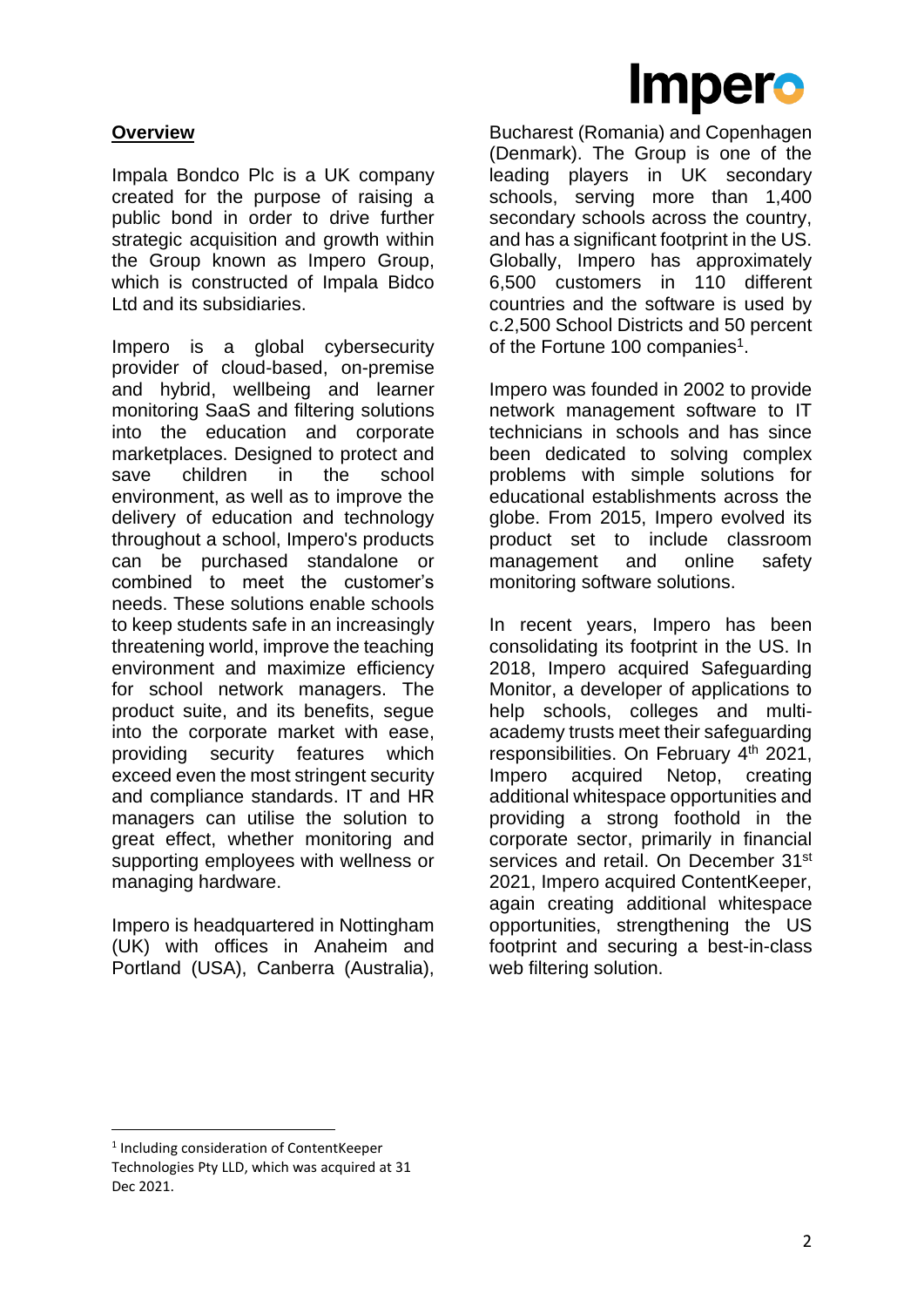#### **Q4 Performance**

The Group's predominant focus is on the Education market, providing the first line of defence in the digital world. In addition to this the Connect product, which was brought into the Group via the acquisition of Netop in February 2021, had a very strong Q4 providing secure remote access across the Retail, Banking and Healthcare verticals. This has been an area of growth throughout FY21 and continues to be an exciting area of opportunity with significant market potential with the current product, with additional opportunity arising from utilising the other Impero products in the Corporate sector. During the period, there were material sales with Gilbarco c. £0.6m and PG&E c.£0.2m.

With the strategic direction and market expectation for cloud products, the Group has seen, and will continue to see, increases in Cost of Sales due to the expansion and SaaS migration of customers and the associated requirement for cloud infrastructure. The increase in customers utilising the cloud infrastructure unlocks the opportunity to expand penetration of the full portfolio of modules, as such providing a benefit to the customer while also improving average revenue

per customer and customer attrition. In spite of the positives, the Group recognises the continual move in technology and the need to continually review efficiency through both research and development and procurement.

Operating expenses within the Group continued to be managed in line with expectations, having restructured and integrated Netop. As a Group providing SaaS products, the majority of operating costs are personnel related, which are continually monitored and controlled to ensure operational efficiency.

#### **Mergers & Acquisitions**

On December 31<sup>st</sup> 2021, Impero acquired ContentKeeper Technologies Pty Ltd, a leading web filtering, reporting and mobile security focused company based in Canberra, Australia. In addition to expanding Impero's product offering, reach and customer base in the United States, the acquisition will expedite Impero's strategy to build a fully integrated, device-agnostic, cloud-based product portfolio for education and corporate clients. Due to the timing of the acquisition, the ContentKeeper entities will be included in Group reporting as of January 1<sup>st</sup> 2022.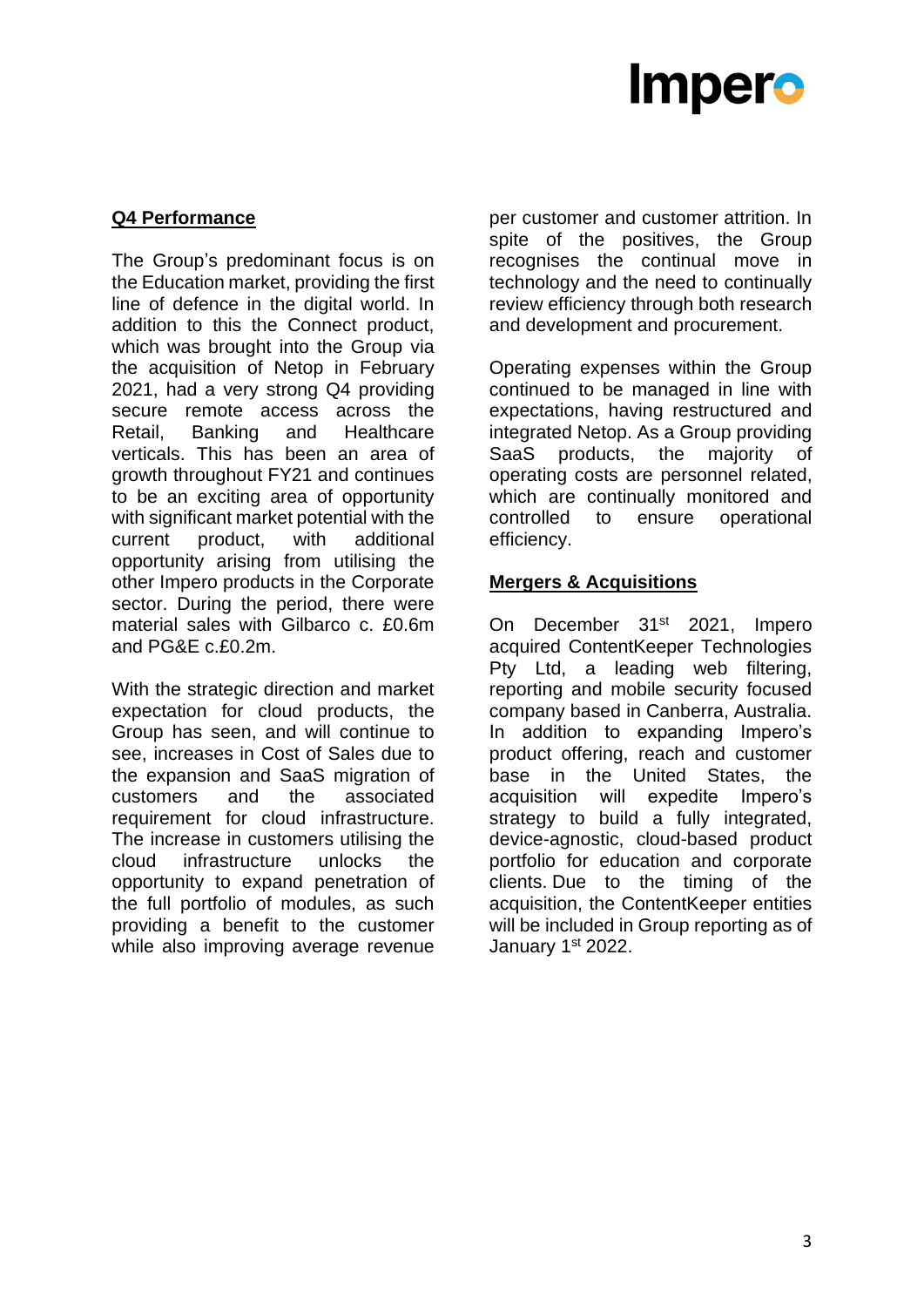

### **Consolidated Profit & Loss (Unaudited)**

|                                       | 1 October to 31 December<br>2021 |
|---------------------------------------|----------------------------------|
|                                       | £000                             |
| Turnover                              | 3,570                            |
| <b>Cost of Sales</b>                  | (436)                            |
| <b>Gross Profit</b>                   | 3,134                            |
| Administrative expenses               | (2, 742)                         |
| EBITDA (1)                            | 391                              |
| Exceptional costs (2)                 | (407)                            |
| Depreciation and amortisation (3)     | (1, 323)                         |
| Interest payable and similar expenses | (760)                            |
| Loss before taxation                  | (2,099)                          |
| Tax on loss                           | 77                               |
| Profit/(loss) for the period          | (2,021)                          |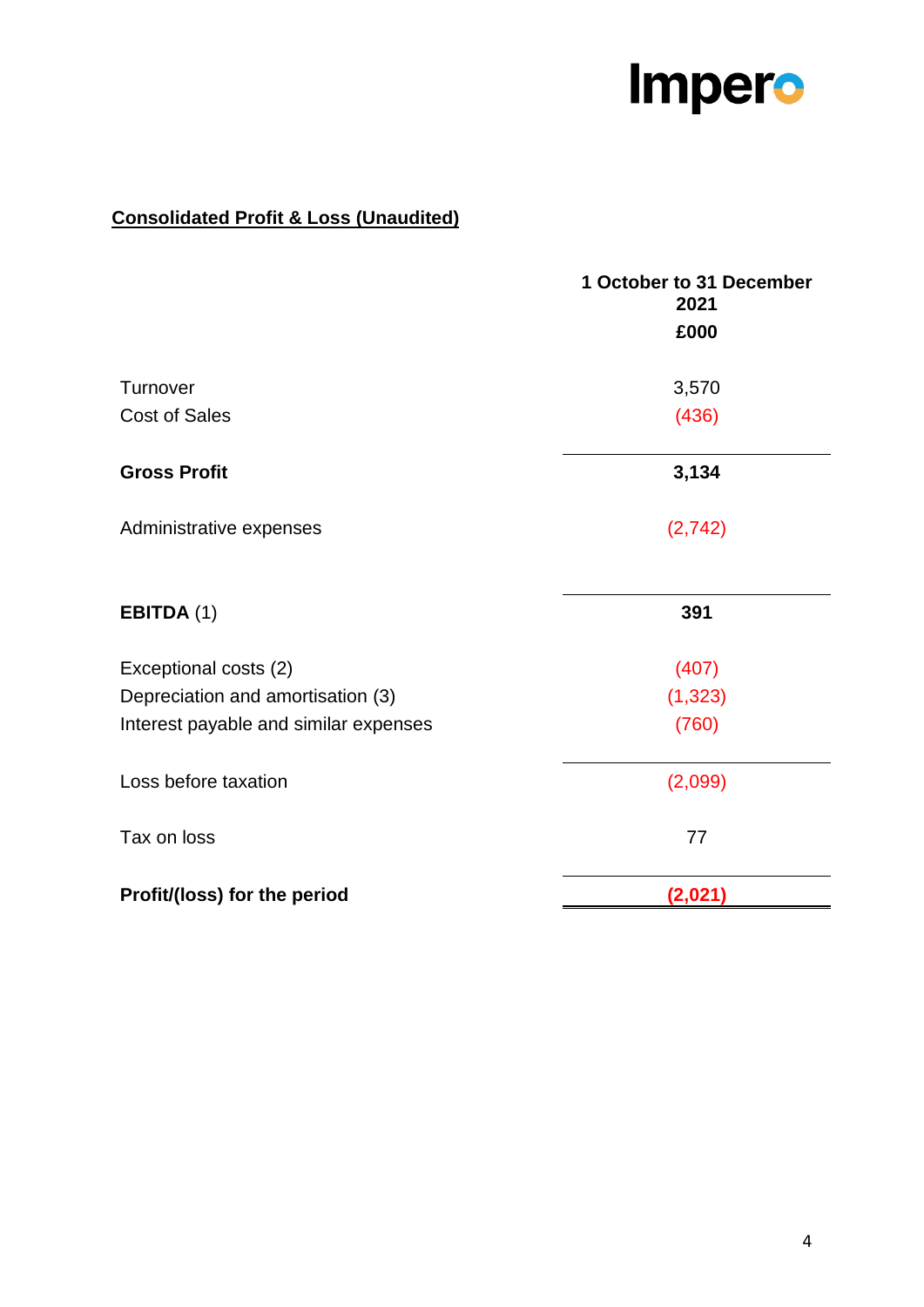

### **Consolidated Balance Sheet (Unaudited)**

|                                                                     | 31 Dec 2021<br>£000         |
|---------------------------------------------------------------------|-----------------------------|
| <b>Fixed Assets</b>                                                 |                             |
| Intangible Assets<br><b>Tangible Assets</b>                         | 17,141<br>260               |
|                                                                     | 17,401                      |
| <b>Current Assets</b>                                               |                             |
| <b>Debtors</b><br>Cash at bank and in hand (4)                      | 6,739<br>53,599             |
|                                                                     | 60,338                      |
| Creditors                                                           | (50, 542)                   |
| <b>Net Assets</b>                                                   | 27,197                      |
| <b>Capital and reserves</b>                                         |                             |
| Called up share capital<br>Share premium account<br><b>Reserves</b> | 27,575<br>1,959<br>(2, 337) |
| <b>Total shareholders' funds</b>                                    | 27,197                      |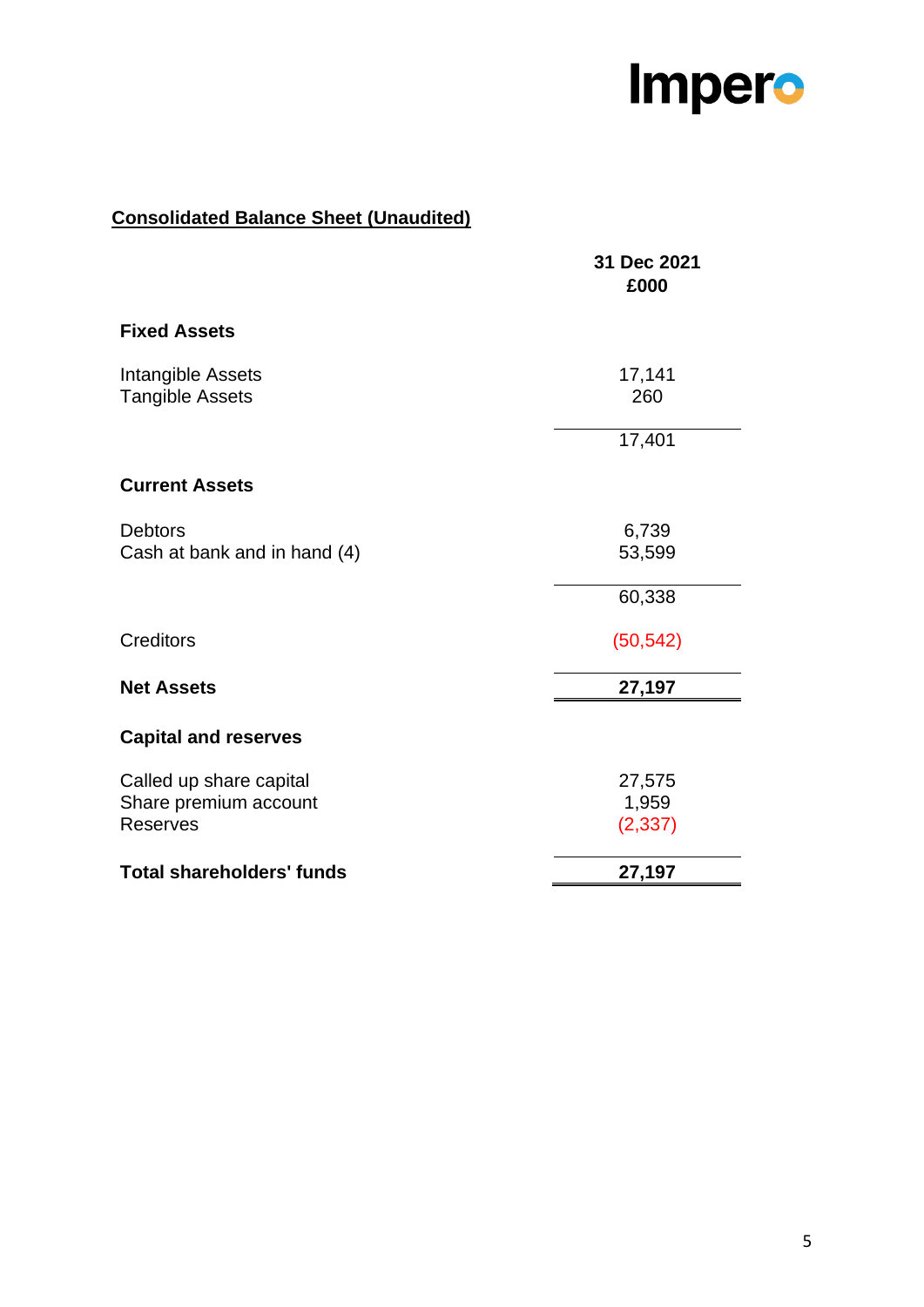

### **Consolidated Cash Flow Statement (Unaudited)**

|                                                                                | 1 October to 31 December<br>2021<br>£000 |
|--------------------------------------------------------------------------------|------------------------------------------|
| Profit/(Loss) for the Period                                                   | (2,021)                                  |
| <b>Adjustments for:</b>                                                        |                                          |
| Depreciation and amortisation<br><b>Taxation</b><br>Changes in working capital | 1,323<br>(77)<br>(419)                   |
| <b>Finance costs</b><br><b>Cashflow from operating activities</b>              | 637<br>(557)                             |
|                                                                                |                                          |
| Purchase of tangible assets                                                    | (7)                                      |
| Net cash used in investing activities                                          | (7)                                      |
| Issue of share capital (4)<br>Loans (5)<br>Interest paid                       | 13,991<br>38,933<br>(162)                |
| Net cash used in financing activities                                          | 52,762                                   |
| Net increase/decrease in cash                                                  | 52,198                                   |
| Cash and cash equivalents at the beginning of<br>period                        | 1,401                                    |
| Cash and cash equivalents at the end of period                                 | 53,599                                   |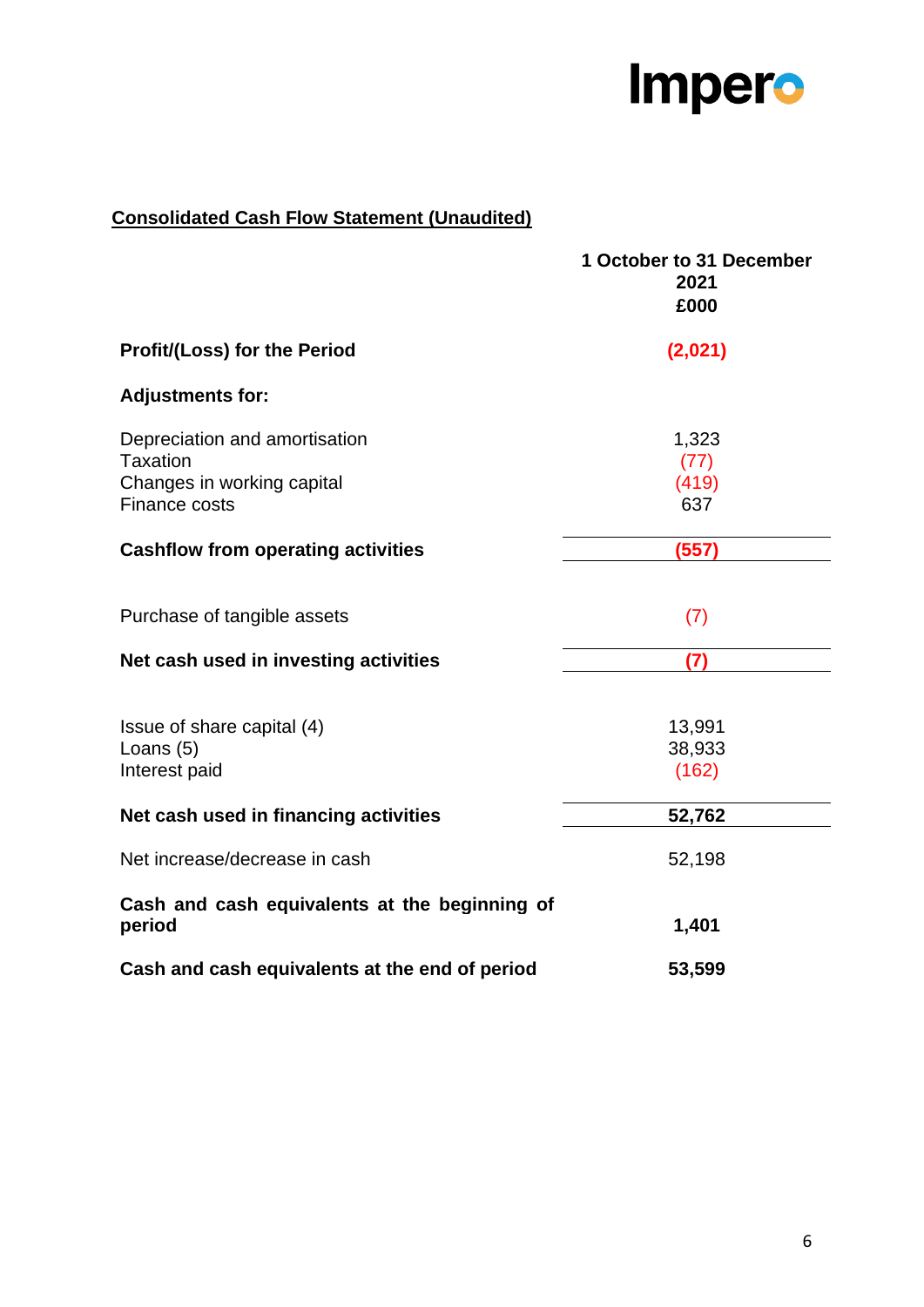#### **Accounting Policies and Notes to the Financial Statements**

Impala Bidco Ltd is registered and incorporated in the United Kingdom. The registered office is Seventh Floor, East West, Tollhouse Hill, Nottingham, NG1 5FS. The Group consists of Impala Bidco Ltd (the "parent company") and all its subsidiaries, of which Impala Bondco Plc is one. The operations of the Group comprise of the development and provision of software to provide safe learning environments for learners globally.

The unaudited financial statements for the period have been prepared in compliance with Financial Reporting Standard 102, the Financial Reporting Standard applicable in the UK and the Republic of Ireland and the Companies Act 2006.

(1) The Group capitalises elements of Research & Development spending, the EBITDA figure quoted is fully expensed and therefore excludes the impact of such capitalisation.

- (2) Exceptional costs predominantly relate to nonrecurring expenses in the form of professional fees and costs associated with the raising of the bond and M&A activity.
- (3) As an acquisitive Group, the majority of Depreciation and Amortisation relates to the Amortisation of Goodwill.
- (4) The build-up of cash via the Bond issuance and additional Equity reflected in these statements indicates the cash position prior to completion of the acquisition.
- (5) Included within the Loan value is a \$10m USD Shareholder Loan from Investcorp Technology Partners which will be converted to Share Capital.